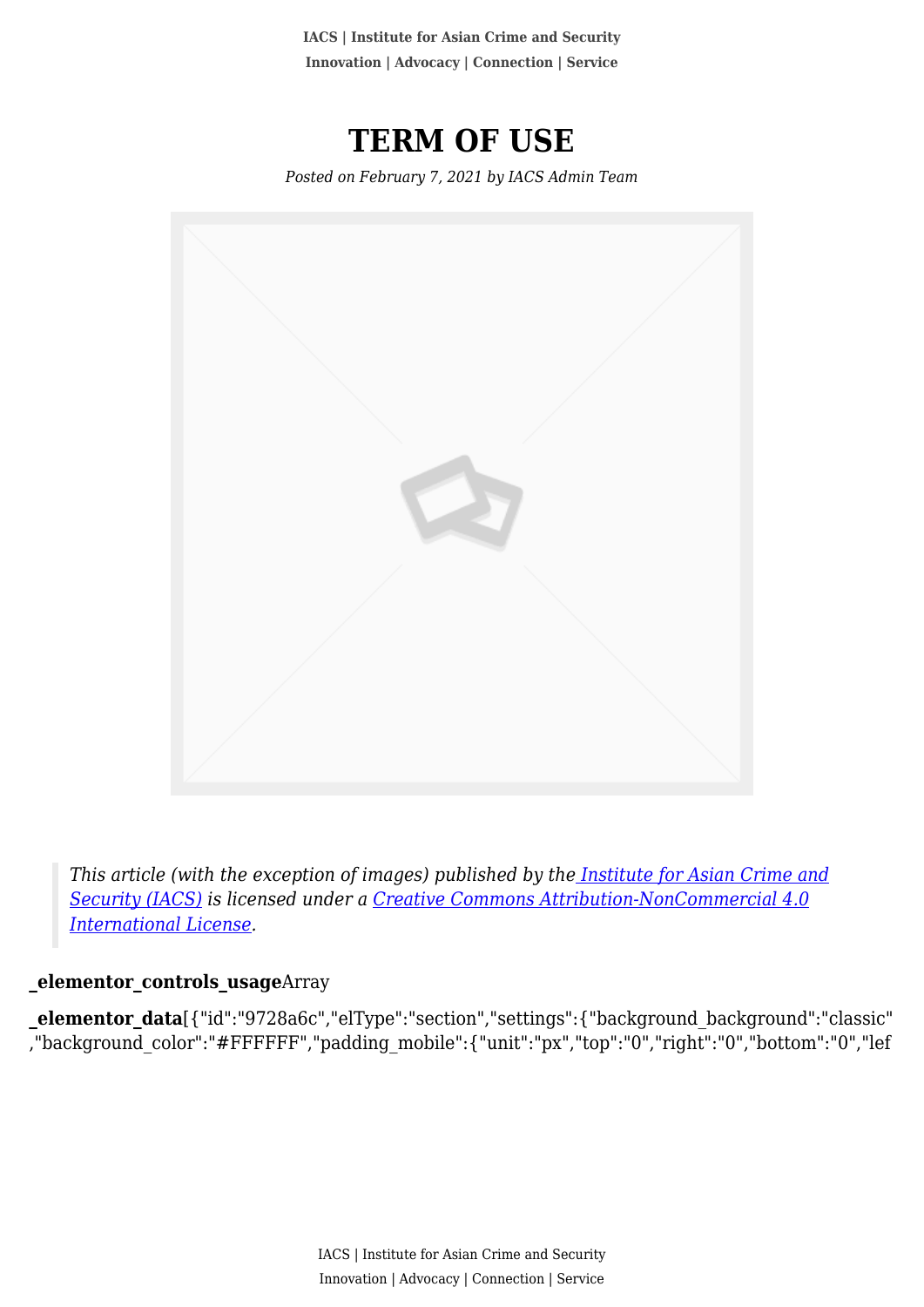00,"\_inline\_size":null,"padding\_mobile":{"unit":"px","top":"0","right":"0","bottom":"0","left":"0","isLin t":"0","isLinked":true}},"elements":[{"id":"22b1ca5","elType":"column","settings":{"\_column\_size":1 ked":true}},"elements":[{"id":"023ae56","elType":"section","settings":{"padding\_mobile":{"unit":"px ","top":"0","right":"0","bottom":"0","left":"0","isLinked":true}},"elements":[{"id":"b9e9933","elType": "column","settings":{"\_column\_size":100,"\_inline\_size":null,"padding\_mobile":{"unit":"px","top":"0"," right":"0","bottom":"0","left":"0","isLinked":true}},"elements":[{"id":"b6e6c01","elType":"widget","se ttings":{"title":"Website Terms of

Use","align":"center","typography\_typography":"custom","typography\_font\_size":{"unit":"px","size":3 0,"sizes":[]},"typography\_font\_weight":"400","typography\_text\_transform":"uppercase","typography\_ font\_family":"Times New

Roman"},"elements":[],"widgetType":"heading"},{"id":"87f354b","elType":"widget","settings":{"title" :"Version

1.0","header\_size":"h6","align":"center"},"elements":[],"widgetType":"heading"},{"id":"f87a6be","elT ype":"widget","settings":{"editor":"

The www.theiacs.org website located at www.theiacs.org is a copyrighted work belonging to www.theiacs.org. Certain features of the Site may be subject to additional guidelines, terms, or rules, which will be posted on the Site in connection with such features. $\langle \rangle$ p>

All such additional terms, guidelines, and rules are incorporated by reference into these Terms. $<$  $\sqrt{p}$ 

These Terms of Use described the legally binding terms and conditions that oversee your use of the Site.\u00a0BY LOGGING INTO THE SITE, YOU ARE BEING COMPLIANT THAT THESE TERMS and you represent that you have the authority and capacity to enter into these Terms.\u00a0YOU SHOULD BE AT LEAST 18 YEARS OF AGE TO ACCESS THE SITE. IF YOU DISAGREE WITH ALL OF THE PROVISION OF THESE TERMS, DO NOT LOG INTO ANDVOR USE THE SITE.<\/p>

[These terms require the use of arbitration Section 10.2 on an individual basis to resolve disputes and](https://theiacs.org/) [also limit the remedies available to you in the event of a dispute. These Terms of Use were created](https://theiacs.org/) with the help of the\u00a0Terms Of Use Generator  $\langle \langle a \rangle$  \u00a0and the\u00a0Privacy Policy Generator  $\langle \rangle$ a>. $\langle \rangle$ p>

Access to the Site<\/p>

Subject to these Terms.<\/strong>\u00a0Company grants you a non-transferable, non**exclusive, revocable, limited license to access the Site solely for your own personal, noncommercial use.<\/p>**

Certain Restrictions.<\/strong>\u00a0The rights approved to you in these Terms are **subject to the following restrictions: (a) you shall not sell, rent, lease, transfer, assign, distribute, host, or otherwise commercially exploit the Site; (b) you shall not change, make derivative works of, disassemble, reverse compile or reverse engineer any part of the Site;**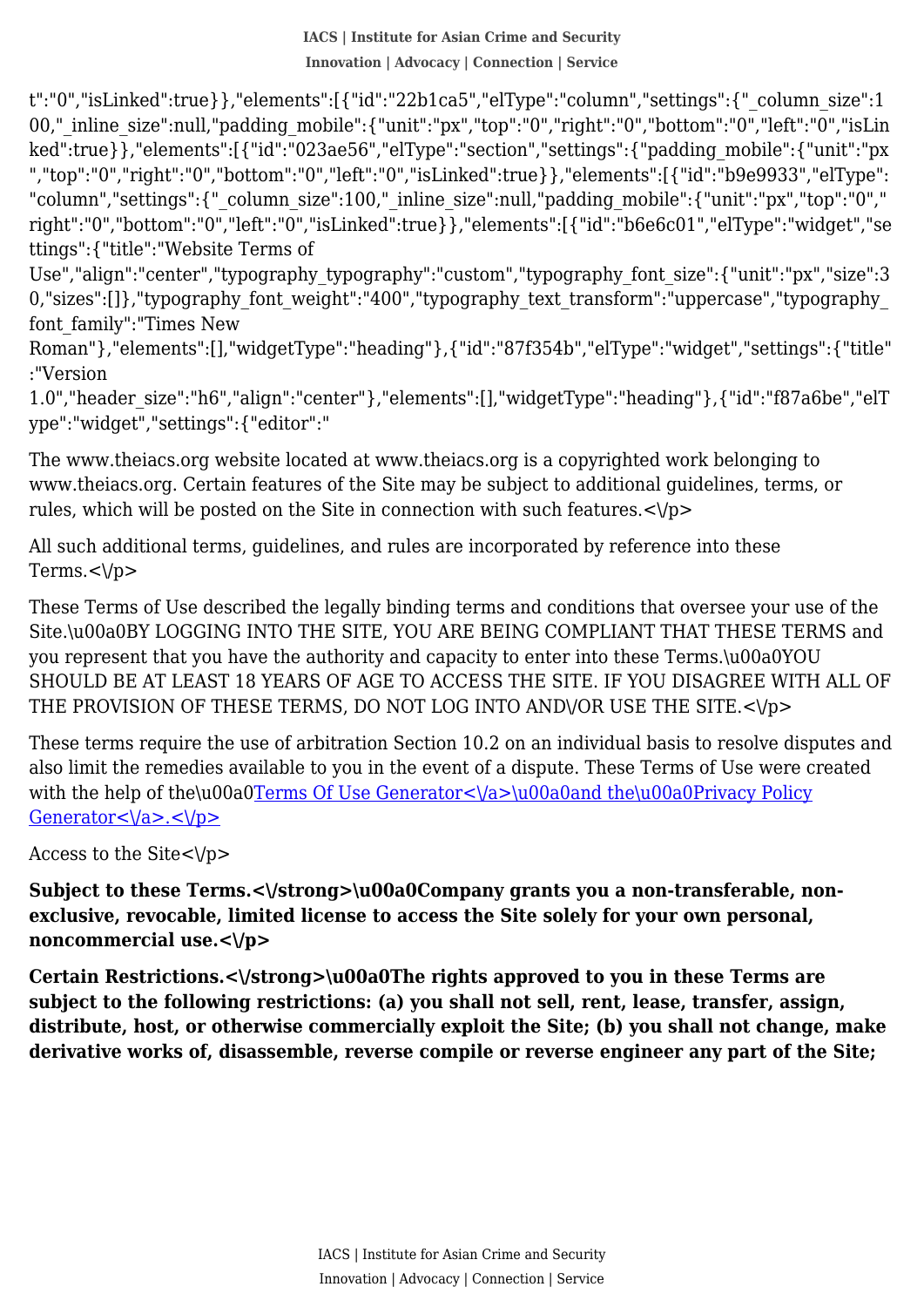**except as expressly stated herein, no part of the Site may be copied, reproduced, (c) you shall not access the Site in order to build a similar or competitive website; and (d) distributed, republished, downloaded, displayed, posted or transmitted in any form or by any means unless otherwise indicated, any future release, update, or other addition to functionality of the Site shall be subject to these Terms.\u00a0 All copyright and other proprietary notices on the Site must be retained on all copies thereof.<\/p>**

<\/p>","align":"justify","typography\_typography":"custom","typography\_font\_family":"Times New Roman","typography\_font\_size":{"unit":"px","size":17,"sizes":[]}},"elements":[],"widgetType":"texteditor"},{"id":"3ee6009","elType":"widget","settings":{"editor":"

Company reserves the right to change, suspend, or cease the Site with or without notice to you.\u00a0 You approved that Company will not be held liable to you or any third-party for any change, interruption, or termination of the Site or any part. $\langle \rangle$ p>

# **No Support or Maintenance.<\/strong>\u00a0You agree that Company will have no obligation to provide you with any support in connection with the Site.<\/p>**

Excluding any User Content that you may provide, you are aware that all the intellectual property rights, including copyrights, patents, trademarks, and trade secrets, in the Site and its content are owned by Company or Company\u2019s suppliers. Note that these Terms and access to the Site do not give you any rights, title or interest in or to any intellectual property rights, except for the limited access rights expressed in Section 2.1. Company and its suppliers reserve all rights not qranted in these Terms. $<\rangle p>$ 

Third-Party Links & Ads; Other Users<\/p>

**Third-Party Links & Ads.<\/strong>\u00a0The Site may contain links to third-party** websites and services, and\/or display advertisements for third-parties.\u00a0 Such Third-**Party Links & Ads are not under the control of Company, and Company is not responsible for any Third-Party Links & Ads.\u00a0 Company provides access to these Third-Party Links & Ads only as a convenience to you, and does not review, approve, monitor, endorse, warrant, or make any representations with respect to Third-Party Links & Ads.\u00a0 You use all Third-Party Links & Ads at your own risk, and should apply a suitable level of caution and discretion in doing so. When you click on any of the Third-Party Links & Ads, the applicable third party\u2019s terms and policies apply, including the third party\u2019s privacy and data gathering practices.<\/p>**

Other Users.<\/strong>\u00a0Each Site user is solely responsible for any and all of its own **User Content.\u00a0 Because we do not control User Content, you acknowledge and agree that we are not responsible for any User Content, whether provided by you or by others.\u00a0 You agree that Company will not be responsible for any loss or damage incurred as the result of any such interactions.\u00a0 If there is a dispute between you and**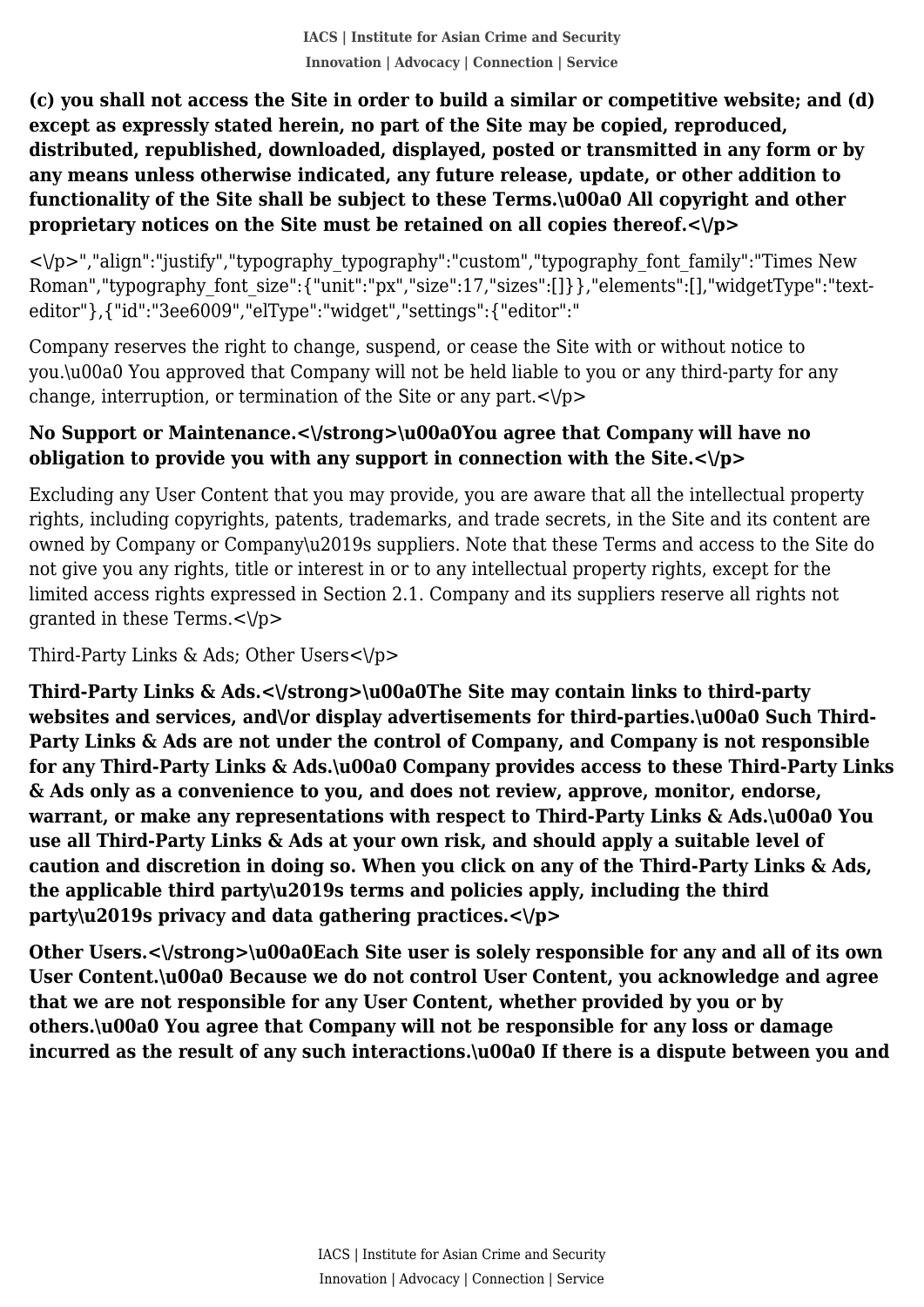# **any Site user, we are under no obligation to become involved.<\/p>**

 You hereby release and forever discharge the Company and our officers, employees, agents, successors, and assigns from, and hereby waive and relinquish, each and every past, present and future dispute, claim, controversy, demand, right, obligation, liability, action and cause of action of every kind and nature, that has arisen or arises directly or indirectly out of, or that relates directly or indirectly to, the Site. If you are a California resident, you hereby waive California civil code section 1542 in connection with the  $\langle \rangle p$ 

<\/p>","align":"justify","typography\_typography":"custom","typography\_font\_family":"Times New Roman","typography\_font\_size":{"unit":"px","size":17,"sizes":[]}},"elements":[],"widgetType":"texteditor"},{"id":"5024b1d","elType":"widget","settings":{"editor":"

foregoing, which states: \"a general release does not extend to claims which the creditor does not know or suspect to exist in his or her favor at the time of executing the release, which if known by him or her must have materially affected his or her settlement with the debtor. $\sqrt{p}$ 

Disclaimers<\/n>

The site is provided on an \"as-is\" and \"as available\" basis, and company and our suppliers expressly disclaim any and all warranties and conditions of any kind, whether express, implied, or statutory, including all warranties or conditions of merchantability, fitness for a particular purpose, title, quiet enjoyment, accuracy, or non-infringement.\u00a0 We and our suppliers make not guarantee that the site will meet your requirements, will be available on an uninterrupted, timely, secure, or error-free basis, or will be accurate, reliable, free of viruses or other harmful code, complete, legal, or safe.\u00a0 If applicable law requires any warranties with respect to the site, all such warranties are limited in duration to ninety (90) days from the date of first use. $\langle \rangle$ p>

Some jurisdictions do not allow the exclusion of implied warranties, so the above exclusion may not apply to you.\u00a0 Some jurisdictions do not allow limitations on how long an implied warranty lasts, so the above limitation may not apply to you. $\langle \rangle$ p>

Limitation on Liability $\langle \rangle p$ 

To the maximum extent permitted by law, in no event shall company or our suppliers be liable to you or any third-party for any lost profits, lost data, costs of procurement of substitute products, or any indirect, consequential, exemplary, incidental, special or punitive damages arising from or relating to these terms or your use of, or incapability to use the site even if company has been advised of the possibility of such damages.\u00a0 Access to and use of the site is at your own discretion and risk, and you will be solely responsible for any damage to your device or computer system, or loss of data resulting therefrom.<\/p>

To the maximum extent permitted by law, notwithstanding anything to the contrary contained herein, our liability to you for any damages arising from or related to this agreement, will at all times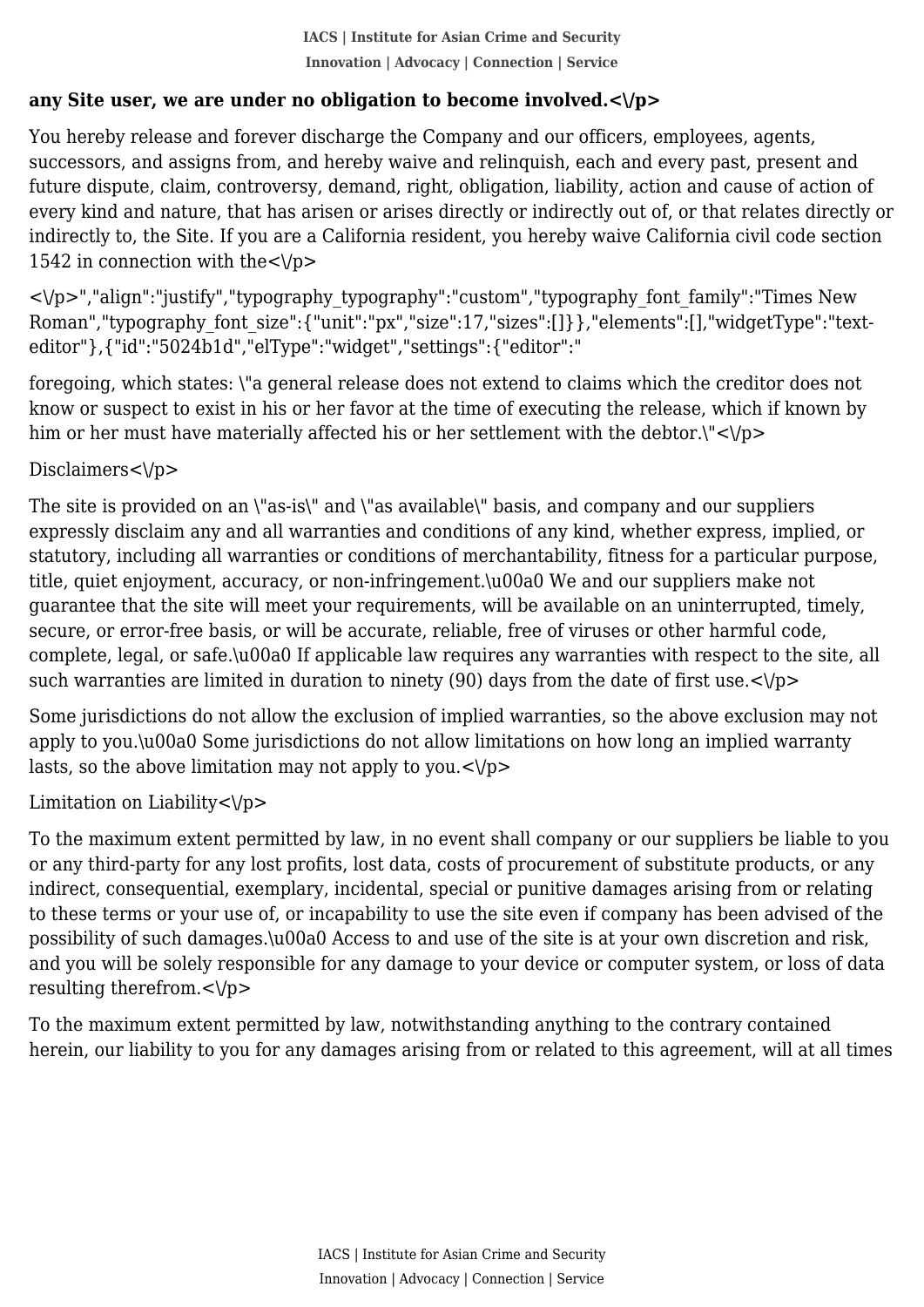enlarge this limit.\u00a0 You agree that our suppliers will have no liability of any kind arising from be limited to a maximum of fifty U.S. dollars (u.s. \$50). The existence of more than one claim will not or relating to this agreement. $\langle \rangle$ p>

Some jurisdictions do not allow the limitation or exclusion of liability for incidental or consequential damages, so the above limitation or exclusion may not apply to you. $\langle \rangle$ p>

<\/p>","typography\_typography":"custom","typography\_font\_family":"Times New Roman","typography\_font\_size":{"unit":"px","size":17,"sizes":[]}},"elements":[],"widgetType":"texteditor"},{"id":"f7ad8d3","elType":"widget","settings":{"editor":"

**Term and Termination.<\/strong>\u00a0Subject to this Section, these Terms will remain in full force and effect while you use the Site.\u00a0 We may suspend or terminate your rights to use the Site at any time for any reason at our sole discretion, including for any use of the Site in violation of these Terms.\u00a0 Upon termination of your rights under these Terms, your Account and right to access and use the Site will terminate immediately.\u00a0 You understand that any termination of your Account may involve deletion of your User Content associated with your Account from our live databases.\u00a0 Company will not have any liability whatsoever to you for any termination of your rights under these Terms.\u00a0 Even after your rights under these Terms are terminated, the**

**following provisions of these Terms will remain in effect: Sections 2 through 2.5, Section 3**

## Copyright Policy. $\langle \rangle$ p>

**and Sections 4 through 10.<\/p>**

Company respects the intellectual property of others and asks that users of our Site do the same.\u00a0 In connection with our Site, we have adopted and implemented a policy respecting copyright law that provides for the removal of any infringing materials and for the termination of users of our online Site who are repeated infringers of intellectual property rights, including copyrights.\u00a0 If you believe that one of our users is, through the use of our Site, unlawfully infringing the copyright(s) in a work, and wish to have the allegedly infringing material removed, the following information in the form of a written notification (pursuant to 17 U.S.C.  $\u00a7 512(c)$ ) must be provided to our designated Copyright Agent: <\/p>

- your physical or electronic signature;<\/li>
- identification of the copyrighted work(s) that you claim to have been infringed;  $\langle \rangle$ li>
- identification of the material on our services that you claim is infringing and that you request us to remove: </li>
- $\bullet$  sufficient information to permit us to locate such material; $\langle \rangle$ li>
- your address, telephone number, and e-mail address;<\/li>
- a statement that you have a good faith belief that use of the objectionable material is not authorized by the copyright owner, its agent, or under the law; and  $\langle$ Vii $\rangle$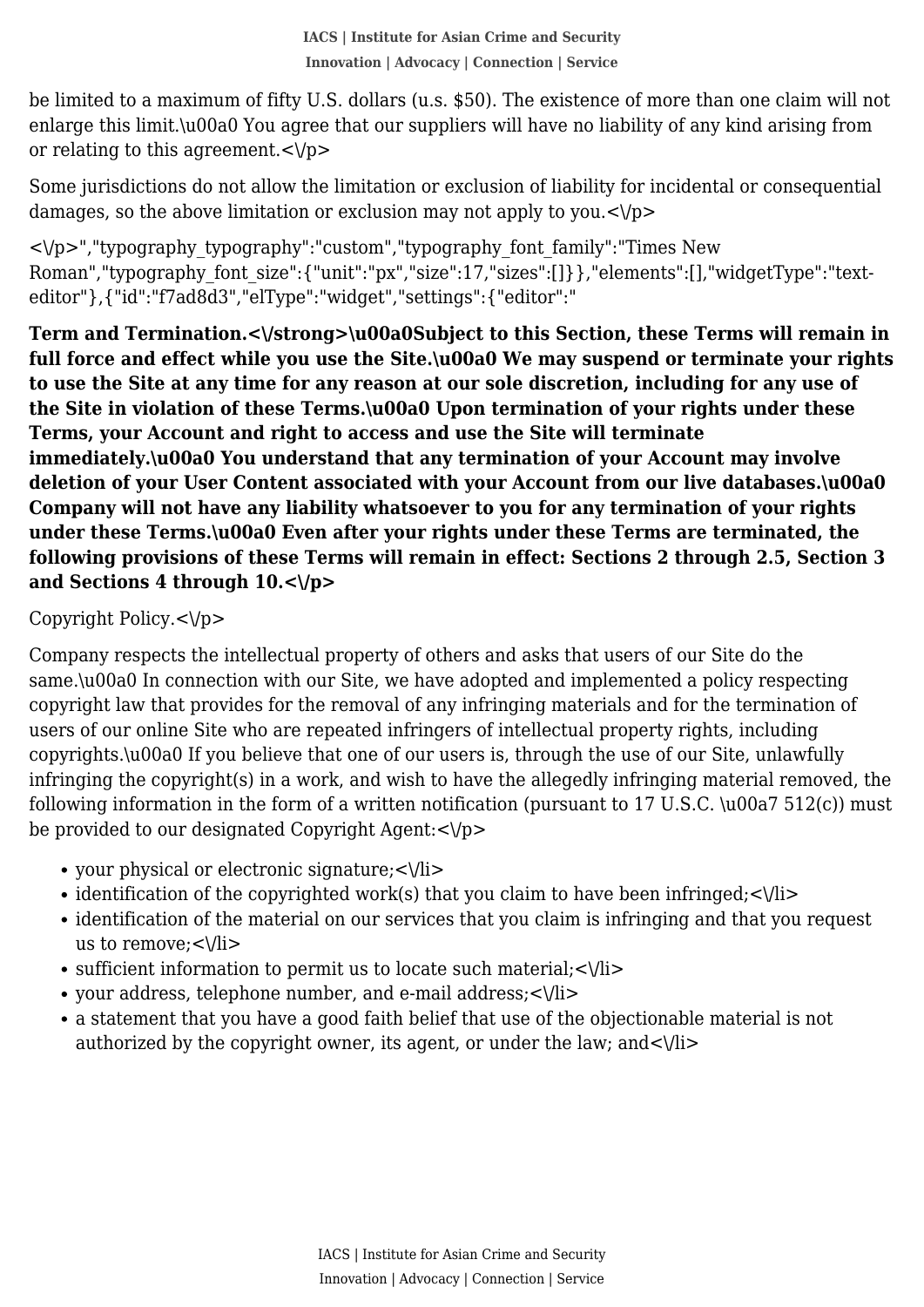that you are either the owner of the copyright that has allegedly been infringed or that you are a statement that the information in the notification is accurate, and under penalty of perjury, authorized to act on behalf of the copyright owner. $\langle \text{V1i} \rangle \langle \text{V1} \rangle$ Please note that, pursuant to 17 U.S.C. \u00a7 512(f), any misrepresentation of material fact in a written notification automatically subjects the complaining party to liability for any damages, costs and attorney\u2019s fees incurred by us in connection with the written notification and allegation of copyright infringement. $\langle \rangle$ p>

<\/p>","typography\_typography":"custom","typography\_font\_family":"Times New Roman","typography\_font\_size":{"unit":"px","size":17,"sizes":[]}},"elements":[],"widgetType":"t ext-editor"},{"id":"fd0a2ab","elType":"widget","settings":{"editor":"

#### General<\/p>

These Terms are subject to occasional revision, and if we make any substantial changes, we may notify you by sending you an e-mail to the last e-mail address you provided to us and\/or by prominently posting notice of the changes on our Site.\u00a0 You are responsible for providing us with your most current e-mail address.\u00a0 In the event that the last e-mail address that you have provided us is not valid our dispatch of the e-mail containing such notice will nonetheless constitute effective notice of the changes described in the notice.\u00a0 Any changes to these Terms will be effective upon the earliest of thirty (30) calendar days following our dispatch of an e-mail notice to you or thirty (30) calendar days following our posting of notice of the changes on our Site.\u00a0 These changes will be effective immediately for new users of our Site.\u00a0 Continued use of our Site following notice of such changes shall indicate your acknowledgement of such changes and agreement to be bound by the terms and conditions of such changes. Dispute Resolution. Please read this Arbitration Agreement carefully. It is part of your contract with Company and affects your rights.\u00a0 It contains procedures for MANDATORY BINDING ARBITRATION AND A CLASS ACTION WAIVER.<\/p>

**Applicability of Arbitration Agreement.<\/strong>\u00a0All claims and disputes in connection with the Terms or the use of any product or service provided by the Company that cannot be resolved informally or in small claims court shall be resolved by binding arbitration on an individual basis under the terms of this Arbitration Agreement.\u00a0 Unless otherwise agreed to, all arbitration proceedings shall be held in English.\u00a0 This Arbitration Agreement applies to you and the Company, and to any subsidiaries, affiliates, agents, employees, predecessors in interest, successors, and assigns, as well as all authorized or unauthorized users or beneficiaries of services or goods provided under the Terms.<\/p>**

**Notice Requirement and Informal Dispute Resolution.<\/strong>\u00a0Before either party may seek arbitration, the party must first send to the other party a written**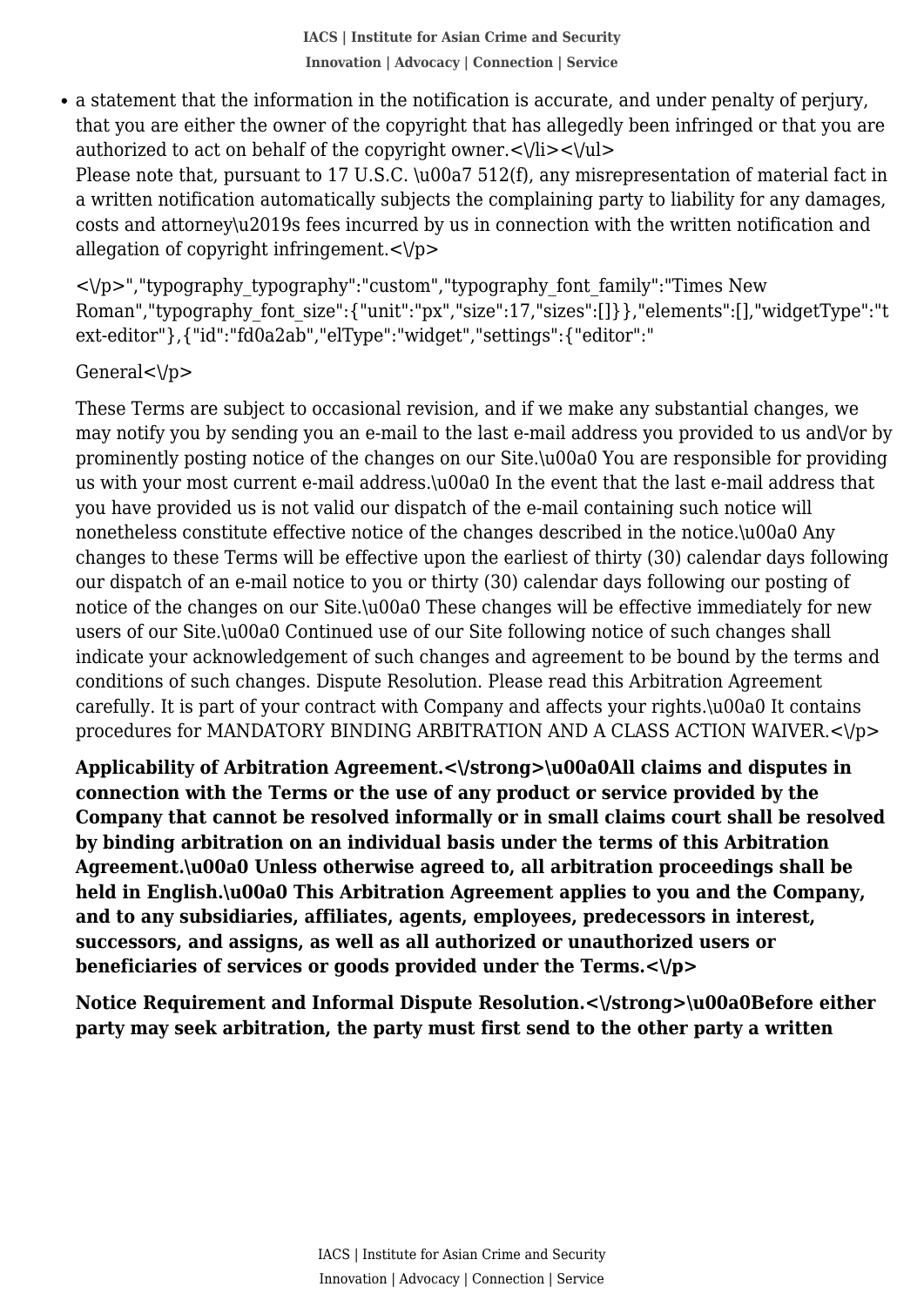**IACS | Institute for Asian Crime and Security Innovation | Advocacy | Connection | Service**

 **requested relief.\u00a0 A Notice to the Company should be sent to: 4201 Wisconsin. Notice of Dispute describing the nature and basis of the claim or dispute, and the After the Notice is received, you and the Company may attempt to resolve the claim or dispute informally.\u00a0 If you and the Company do not resolve the claim or dispute within thirty (30) days after the Notice is received, either party may begin an arbitration proceeding.\u00a0 The amount of any settlement offer made by any party may not be disclosed to the arbitrator until after the arbitrator has determined the amount of the award to which either party is entitled.<\/p>**

#### **Arbitration Rules.<\/strong>\u00a0Arbitration shall be initiated through the American Arbitration Association, an established alternative dispute resolution provider that offers arbitration as <\/p>**

<\/p>","align":"justify","typography\_typography":"custom","typography\_font\_family":"Times New

Roman","typography\_font\_size":{"unit":"px","size":17,"sizes":[]}},"elements":[],"widgetType":"t ext-editor"},{"id":"eefa93c","elType":"widget","settings":{"editor":"

set forth in this section.\u00a0 If AAA is not available to arbitrate, the parties shall agree to select an alternative ADR Provider.\u00a0 The rules of the ADR Provider shall govern all aspects of the arbitration except to the extent such rules are in conflict with the Terms.\u00a0 The AAA Consumer Arbitration Rules governing the arbitration are available online at adr.org or by calling the AAA at 1-800-778-7879.\u00a0 The arbitration shall be conducted by a single, neutral arbitrator.\u00a0 Any claims or disputes where the total amount of the award sought is less than Ten Thousand U.S. Dollars (US \$10,000.00) may be resolved through binding nonappearance-based arbitration, at the option of the party seeking relief.\u00a0 For claims or disputes where the total amount of the award sought is Ten Thousand U.S. Dollars (US \$10,000.00) or more, the right to a hearing will be determined by the Arbitration Rules.\u00a0 Any hearing will be held in a location within 100 miles of your residence, unless you reside outside of the United States, and unless the parties agree otherwise.\u00a0 If you reside outside of the U.S., the arbitrator shall give the parties reasonable notice of the date, time and place of any oral hearings. Any judgment on the award rendered by the arbitrator may be entered in any court of competent jurisdiction.\u00a0 If the arbitrator grants you an award that is greater than the last settlement offer that the Company made to you prior to the initiation of arbitration, the Company will pay you the greater of the award or \$2,500.00.\u00a0 Each party shall bear its own costs and disbursements arising out of the arbitration and shall pay an equal share of the fees and costs of the ADR Provider. $\langle \rangle$ p>

Additional Rules for Non-Appearance Based Arbitration.<\/strong>\u00a0If non**appearance based arbitration is elected, the arbitration shall be conducted by telephone, online and\/or based solely on written submissions; the specific manner**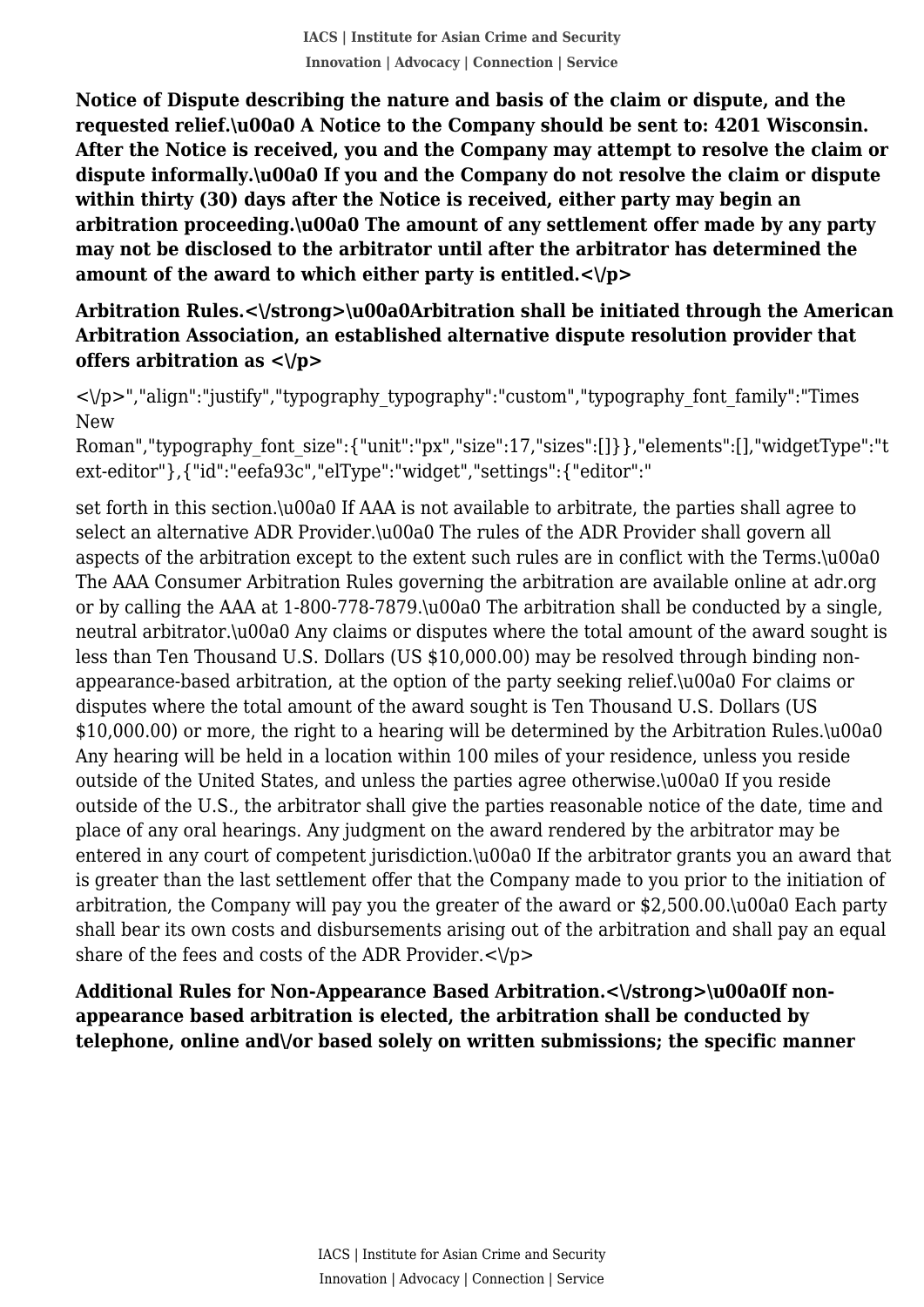**involve any personal appearance by the parties or witnesses unless otherwise agreed shall be chosen by the party initiating the arbitration.\u00a0 The arbitration shall not by the parties.<\/p>**

**Time Limits.<\/strong>\u00a0If you or the Company pursues arbitration, the arbitration action must be initiated and\/or demanded within the statute of limitations and within any deadline imposed under the AAA Rules for the pertinent claim.<\/p>**

Authority of Arbitrator.<\/strong>\u00a0If arbitration is initiated, the arbitrator will **decide the rights and liabilities of you and the Company, and the dispute will not be consolidated with any other matters or joined with any other cases or parties.\u00a0 The arbitrator shall have the authority to grant motions dispositive of all or part of any claim.\u00a0 The arbitrator shall have the authority to award monetary damages, and to grant any non-monetary remedy or relief available to an individual under applicable law, the AAA Rules, and the Terms.\u00a0 The arbitrator shall issue a written award and statement of decision describing the essential findings and conclusions on which the award is based.\u00a0 The arbitrator has the same <\/p>**

<\/p>","align":"justify","typography\_typography":"custom","typography\_font\_family":"Times New

Roman","typography\_font\_size":{"unit":"px","size":17,"sizes":[]}},"elements":[],"widgetType":"t ext-editor"},{"id":"fc9f79d","elType":"widget","settings":{"editor":"

authority to award relief on an individual basis that a judge in a court of law would have.\u00a0 The award of the arbitrator is final and binding upon you and the Company. $\langle \rangle$ p>

**Waiver of Jury Trial.<\/strong>\u00a0THE PARTIES HEREBY WAIVE THEIR CONSTITUTIONAL AND STATUTORY RIGHTS TO GO TO COURT AND HAVE A TRIAL IN FRONT OF A JUDGE OR A JURY, instead electing that all claims and disputes shall be resolved by arbitration under this Arbitration Agreement.\u00a0 Arbitration procedures are typically more limited, more efficient and less expensive than rules applicable in a court and are subject to very limited review by a court.\u00a0 In the event any litigation should arise between you and the Company in any state or federal court in a suit to vacate or enforce an arbitration award or otherwise, YOU AND THE COMPANY WAIVE ALL RIGHTS TO A JURY TRIAL, instead electing that the dispute be resolved by a judge.<\/p>**

**Waiver of Class or Consolidated Actions.<\/strong>\u00a0All claims and disputes within the scope of this arbitration agreement must be arbitrated or litigated on an individual basis and not on a class basis, and claims of more than one customer or user cannot be arbitrated or litigated jointly or consolidated with those of any other customer or user.<\/p>**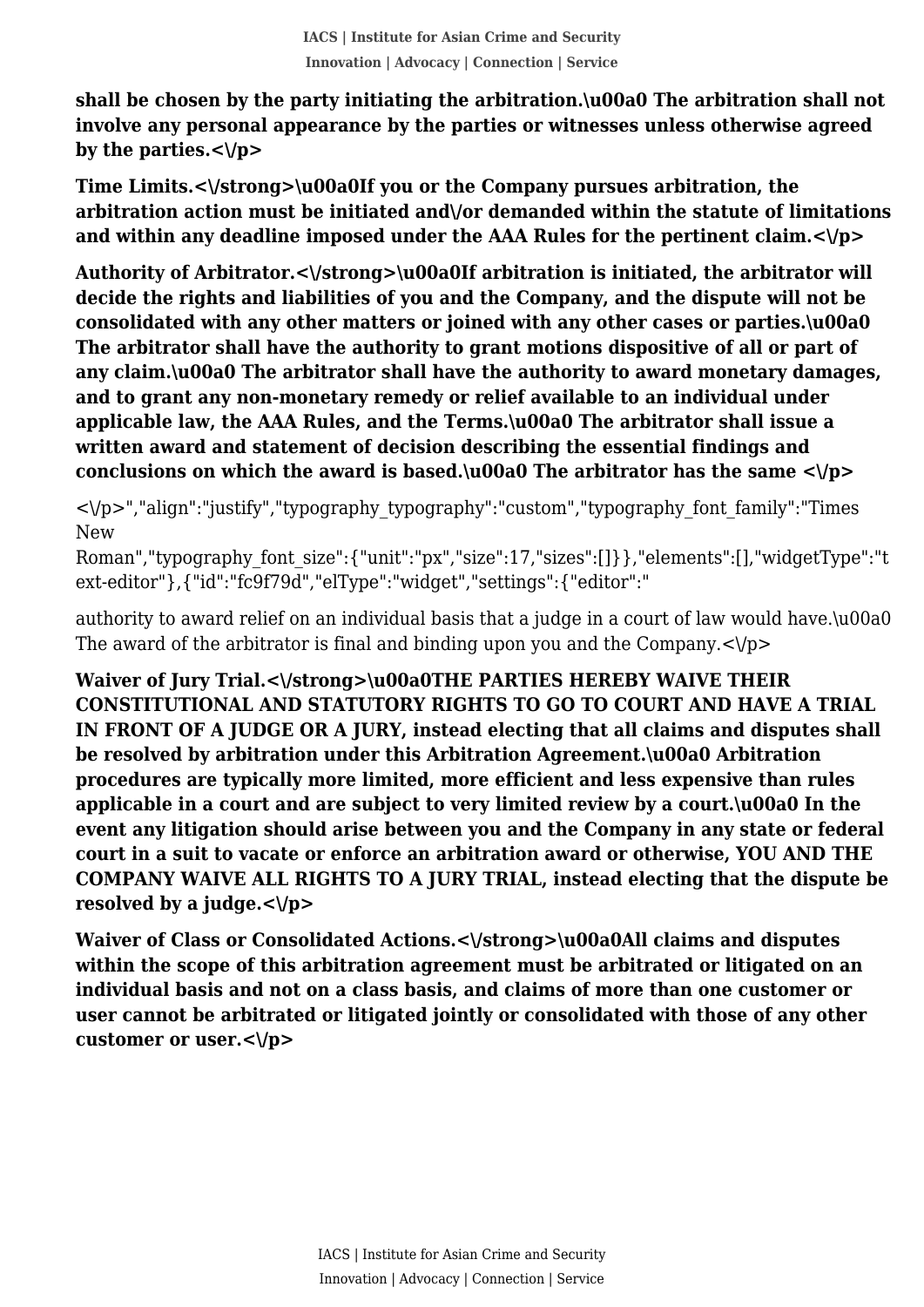**strictly confidential.\u00a0 The parties agree to maintain confidentiality unless Confidentiality.<\/strong>\u00a0All aspects of the arbitration proceeding shall be otherwise required by law.\u00a0 This paragraph shall not prevent a party from submitting to a court of law any information necessary to enforce this Agreement, to enforce an arbitration award, or to seek injunctive or equitable relief.<\/p>**

**Severability.<\/strong>\u00a0If any part or parts of this Arbitration Agreement are found under the law to be invalid or unenforceable by a court of competent jurisdiction, then such specific part or parts shall be of no force and effect and shall be severed and the remainder of the Agreement shall continue in full force and effect.<\/p>**

**Right to Waive.<\/strong>\u00a0Any or all of the rights and limitations set forth in this Arbitration Agreement may be waived by the party against whom the claim is asserted.\u00a0 Such waiver shall not waive or affect any other portion of this Arbitration Agreement.<\/p>**

Survival of Agreement.<\/strong>\u00a0This Arbitration Agreement will survive the **termination of your relationship with Company.<\/p>**

**Small Claims Court.<\/strong>\u00a0Nonetheless the foregoing, either you or the Company may bring an individual action in small claims court.<\/p>**

 $\langle \rangle$  /p>","typography\_typography":"custom","typography\_font\_family":"Times New Roman","typography\_font\_size":{"unit":"px","size":17,"sizes":[]}},"elements":[],"widgetType":"t ext-editor"},{"id":"559ff28","elType":"widget","settings":{"editor":"

**Emergency Equitable Relief.<\/strong>\u00a0Anyhow the foregoing, either party may seek emergency equitable relief before a state or federal court in order to maintain the status quo pending arbitration.\u00a0 A request for interim measures shall not be deemed a waiver of any other rights or obligations under this Arbitration Agreement.<\/p>**

**Claims Not Subject to Arbitration.<\/strong>\u00a0Notwithstanding the foregoing, claims of defamation, violation of the Computer Fraud and Abuse Act, and infringement or misappropriation of the other party\u2019s patent, copyright, trademark or trade secrets shall not be subject to this Arbitration Agreement.<\/p>**

In any circumstances where the foregoing Arbitration Agreement permits the parties to litigate in court, the parties hereby agree to submit to the personal jurisdiction of the courts located within Netherlands County, California, for such purposes.<\/p>

The Site may be subject to U.S. export control laws and may be subject to export or import regulations in other countries. You agree not to export, re-export, or transfer, directly or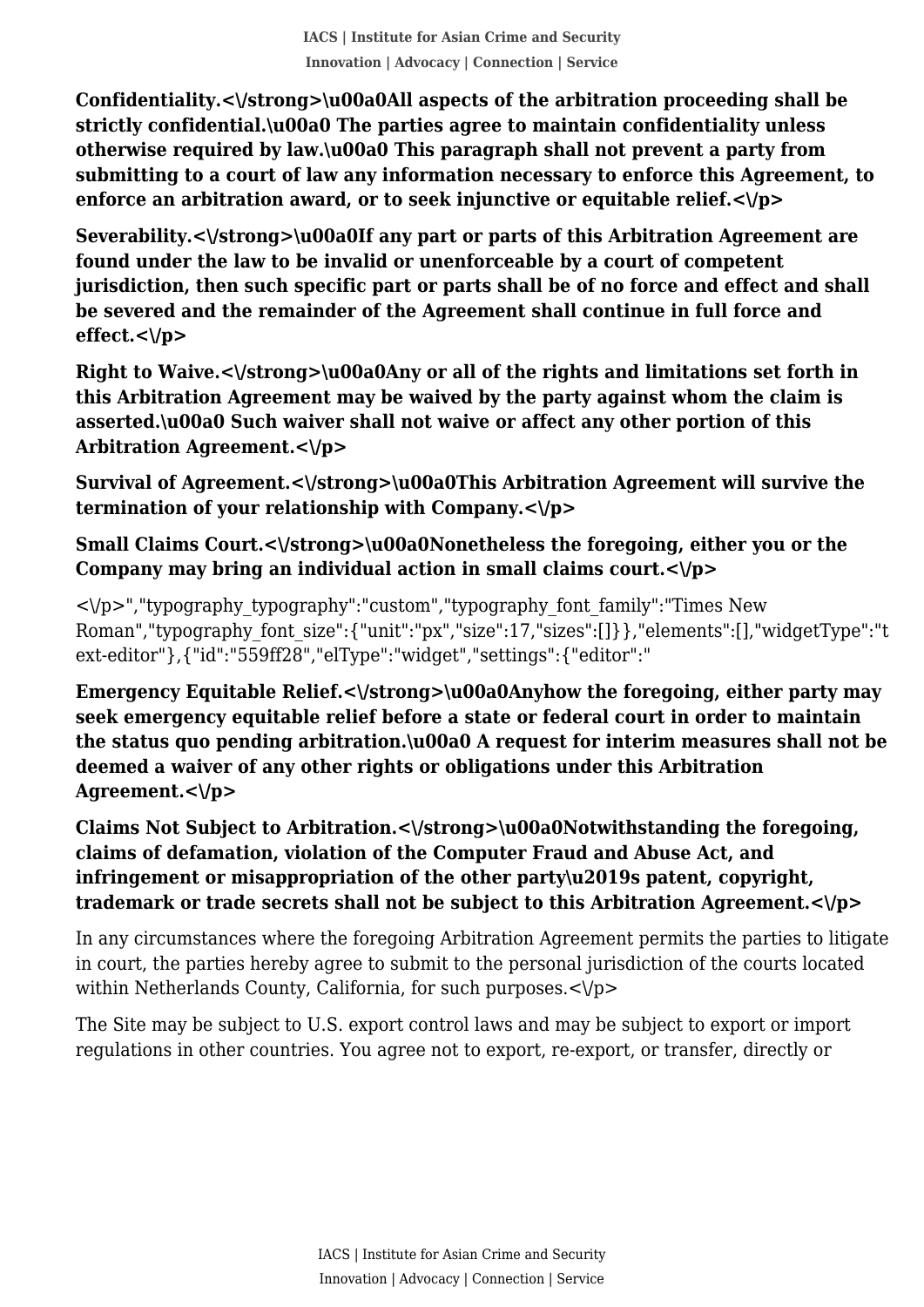in violation of the United States export laws or regulations. $<\!\!\forall$ p $\!\!>$ indirectly, any U.S. technical data acquired from Company, or any products utilizing such data,

Company is located at the address in Section 10.8. If you are a California resident, you may report complaints to the Complaint Assistance Unit of the Division of Consumer Product of the California Department of Consumer Affairs by contacting them in writing at 400 R Street, Sacramento, CA 95814, or by telephone at  $(800)$  952-5210. $\lt$  $\lor$ p>

**Electronic Communications.<\/strong>\u00a0The communications between you and Company use electronic means, whether you use the Site or send us emails, or whether Company posts notices on the Site or communicates with you via email. For contractual purposes, you (a) consent to receive communications from Company in an electronic form; and (b) agree that all terms and conditions, agreements, notices, disclosures, and other communications that Company provides to you electronically satisfy any legal obligation that such communications would satisfy if it were be in a hard copy writing.<\/p>**

**Entire Terms.<\/strong>\u00a0These Terms constitute the entire agreement between you and us regarding the use of the Site. Our failure to exercise or enforce any right or provision of these Terms shall not operate as a waiver of such right or provision. The section titles in these Terms are for convenience only and have no legal or contractual effect. The word \"including\" means \"including without limitation\". If any provision of these Terms is held to be invalid or unenforceable, the other provisions of these Terms will be unimpaired and the invalid or unenforceable provision will be deemed modified so that it is valid and <\/p>**

 $\langle \rangle$  /p>","typography\_typography":"custom","typography\_font\_family":"Times New Roman","typography\_font\_size":{"unit":"px","size":17,"sizes":[]}},"elements":[],"widgetType":"t ext-editor"},{"id":"9dfa886","elType":"widget","settings":{"editor":"

enforceable to the maximum extent permitted by law.\u00a0 Your relationship to Company is that of an independent contractor, and neither party is an agent or partner of the other.\u00a0 These Terms, and your rights and obligations herein, may not be assigned, subcontracted, delegated, or otherwise transferred by you without Company\u2019s prior written consent, and any attempted assignment, subcontract, delegation, or transfer in violation of the foregoing will be null and void.\u00a0 Company may freely assign these Terms.\u00a0 The terms and conditions set forth in these Terms shall be binding upon assignees. $\langle \rangle$ p>

# Your Privacy.<\/strong>\u00a0Please read our Privacy Policy.<\/p>

**Copyright\/Trademark Information.<\/strong>\u00a0Copyright \u00a9. All rights reserved.\u00a0 All trademarks, logos and service marks displayed on the Site are our property or the property of other third-parties. You are not permitted to use these**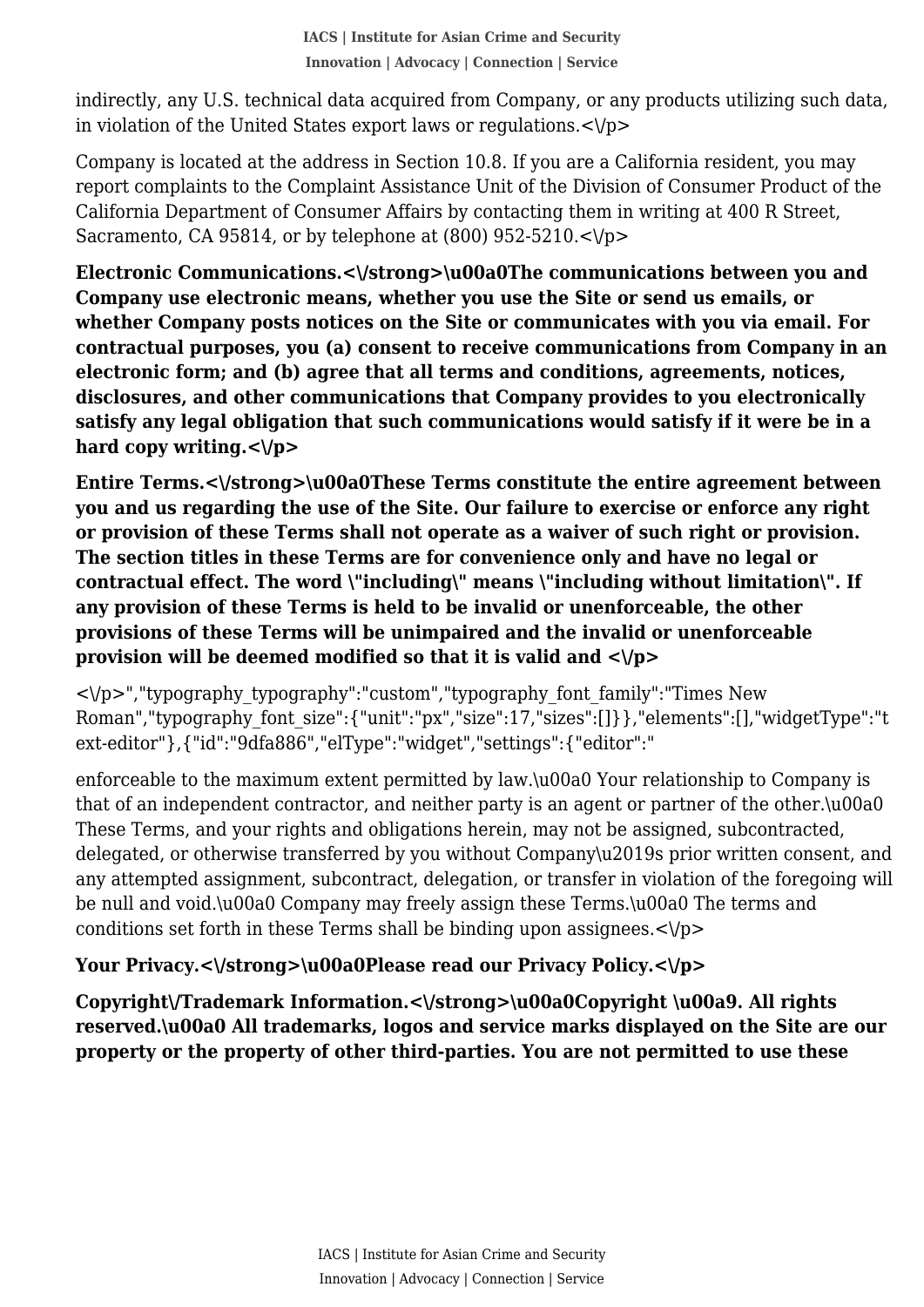**IACS | Institute for Asian Crime and Security Innovation | Advocacy | Connection | Service**

#### **Marks without our prior written consent or the consent of such third party which may own the Marks.<\/p>**

Contact Information< $\forall p$ >

Email: inquiry.iacs@gmail.com< $\sqrt{p}$ 

<\/p>","typography\_typography":"custom","typography\_font\_family":"Times New Roman","typography\_font\_size":{"unit":"px","size":17,"sizes":[]}},"elements":[],"widgetType":"t ext-editor"}],"isInner":true}],"isInner":true}],"isInner":false}],"isInner":false}]

**\_elementor\_edit\_mode**builder

**\_elementor\_pro\_version**3.0.8

# **Website Terms of Use**

#### **Version 1.0**

The www.theiacs.org website located at www.theiacs.org is a copyrighted work belonging to www.theiacs.org. Certain features of the Site may be subject to additional guidelines, terms, or rules, which will be posted on the Site in connection with such features.

All such additional terms, guidelines, and rules are incorporated by reference into these Terms.

These Terms of Use described the legally binding terms and conditions that oversee your use of the Site. BY LOGGING INTO THE SITE, YOU ARE BEING COMPLIANT THAT THESE TERMS and you represent that you have the authority and capacity to enter into these Terms. YOU SHOULD BE AT LEAST 18 YEARS OF AGE TO ACCESS THE SITE. IF YOU DISAGREE WITH ALL OF THE PROVISION OF THESE TERMS, DO NOT LOG INTO AND/OR USE THE SITE.

These terms require the use of arbitration Section 10.2 on an individual basis to resolve disputes and also limit the remedies available to you in the event of a dispute. These Terms of Use were created with the help of the [Terms Of Use Generator](https://www.termsofusegenerator.net/) and the [Privacy](https://www.generateprivacypolicy.com/) [Policy Generator.](https://www.generateprivacypolicy.com/)

Access to the Site

**Subject to these Terms.** Company grants you a non-transferable, non-exclusive, revocable, limited license to access the Site solely for your own personal, noncommercial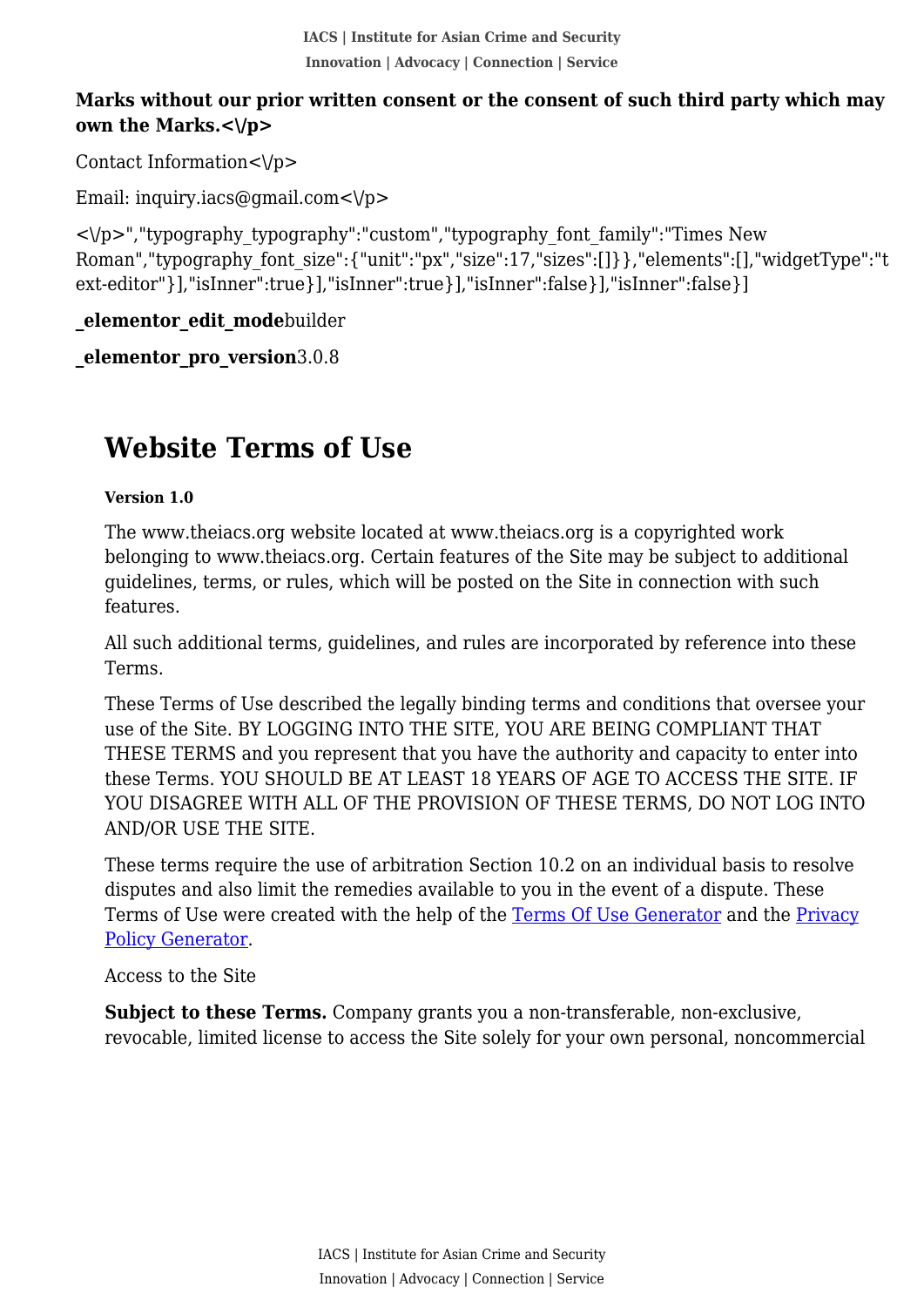use.

 **Certain Restrictions.** The rights approved to you in these Terms are subject to the following restrictions: (a) you shall not sell, rent, lease, transfer, assign, distribute, host, or otherwise commercially exploit the Site; (b) you shall not change, make derivative works of, disassemble, reverse compile or reverse engineer any part of the Site; (c) you shall not access the Site in order to build a similar or competitive website; and (d) except as expressly stated herein, no part of the Site may be copied, reproduced, distributed, republished, downloaded, displayed, posted or transmitted in any form or by any means unless otherwise indicated, any future release, update, or other addition to functionality of the Site shall be subject to these Terms. All copyright and other proprietary notices on the Site must be retained on all copies thereof.

Company reserves the right to change, suspend, or cease the Site with or without notice to you. You approved that Company will not be held liable to you or any third-party for any change, interruption, or termination of the Site or any part.

**No Support or Maintenance.** You agree that Company will have no obligation to provide you with any support in connection with the Site.

Excluding any User Content that you may provide, you are aware that all the intellectual property rights, including copyrights, patents, trademarks, and trade secrets, in the Site and its content are owned by Company or Company's suppliers. Note that these Terms and access to the Site do not give you any rights, title or interest in or to any intellectual property rights, except for the limited access rights expressed in Section 2.1. Company and its suppliers reserve all rights not granted in these Terms.

Third-Party Links & Ads; Other Users

**Third-Party Links & Ads.** The Site may contain links to third-party websites and services, and/or display advertisements for third-parties. Such Third-Party Links & Ads are not under the control of Company, and Company is not responsible for any Third-Party Links & Ads. Company provides access to these Third-Party Links & Ads only as a convenience to you, and does not review, approve, monitor, endorse, warrant, or make any representations with respect to Third-Party Links & Ads. You use all Third-Party Links & Ads at your own risk, and should apply a suitable level of caution and discretion in doing so. When you click on any of the Third-Party Links & Ads, the applicable third party's terms and policies apply, including the third party's privacy and data gathering practices.

**Other Users.** Each Site user is solely responsible for any and all of its own User Content. Because we do not control User Content, you acknowledge and agree that we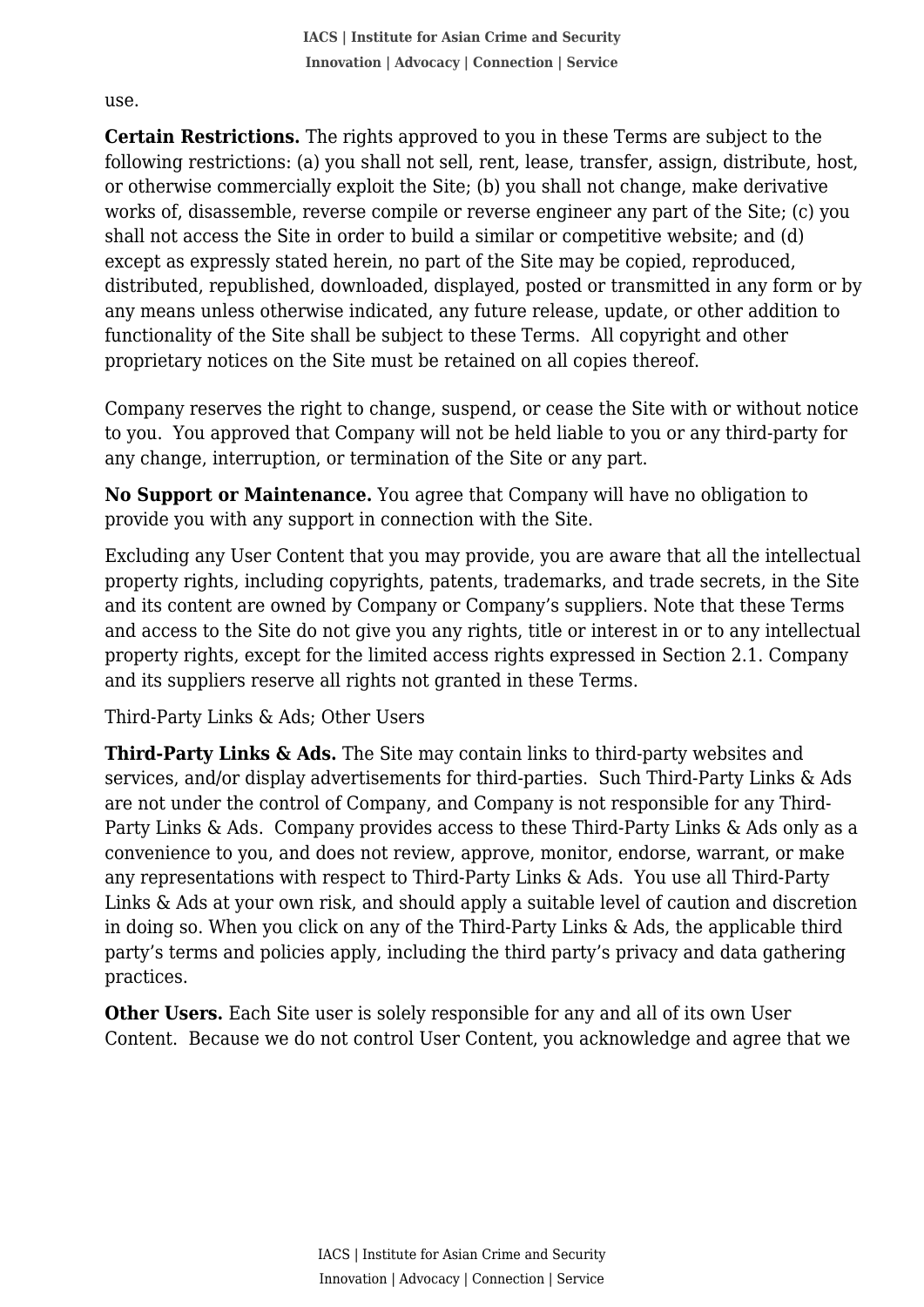agree that Company will not be responsible for any loss or damage incurred as the result are not responsible for any User Content, whether provided by you or by others. You of any such interactions. If there is a dispute between you and any Site user, we are under no obligation to become involved.

You hereby release and forever discharge the Company and our officers, employees, agents, successors, and assigns from, and hereby waive and relinquish, each and every past, present and future dispute, claim, controversy, demand, right, obligation, liability, action and cause of action of every kind and nature, that has arisen or arises directly or indirectly out of, or that relates directly or indirectly to, the Site. If you are a California resident, you hereby waive California civil code section 1542 in connection with the

foregoing, which states: "a general release does not extend to claims which the creditor does not know or suspect to exist in his or her favor at the time of executing the release, which if known by him or her must have materially affected his or her settlement with the debtor."

#### Disclaimers

The site is provided on an "as-is" and "as available" basis, and company and our suppliers expressly disclaim any and all warranties and conditions of any kind, whether express, implied, or statutory, including all warranties or conditions of merchantability, fitness for a particular purpose, title, quiet enjoyment, accuracy, or non-infringement. We and our suppliers make not guarantee that the site will meet your requirements, will be available on an uninterrupted, timely, secure, or error-free basis, or will be accurate, reliable, free of viruses or other harmful code, complete, legal, or safe. If applicable law requires any warranties with respect to the site, all such warranties are limited in duration to ninety (90) days from the date of first use.

Some jurisdictions do not allow the exclusion of implied warranties, so the above exclusion may not apply to you. Some jurisdictions do not allow limitations on how long an implied warranty lasts, so the above limitation may not apply to you.

### Limitation on Liability

To the maximum extent permitted by law, in no event shall company or our suppliers be liable to you or any third-party for any lost profits, lost data, costs of procurement of substitute products, or any indirect, consequential, exemplary, incidental, special or punitive damages arising from or relating to these terms or your use of, or incapability to use the site even if company has been advised of the possibility of such damages. Access to and use of the site is at your own discretion and risk, and you will be solely responsible for any damage to your device or computer system, or loss of data resulting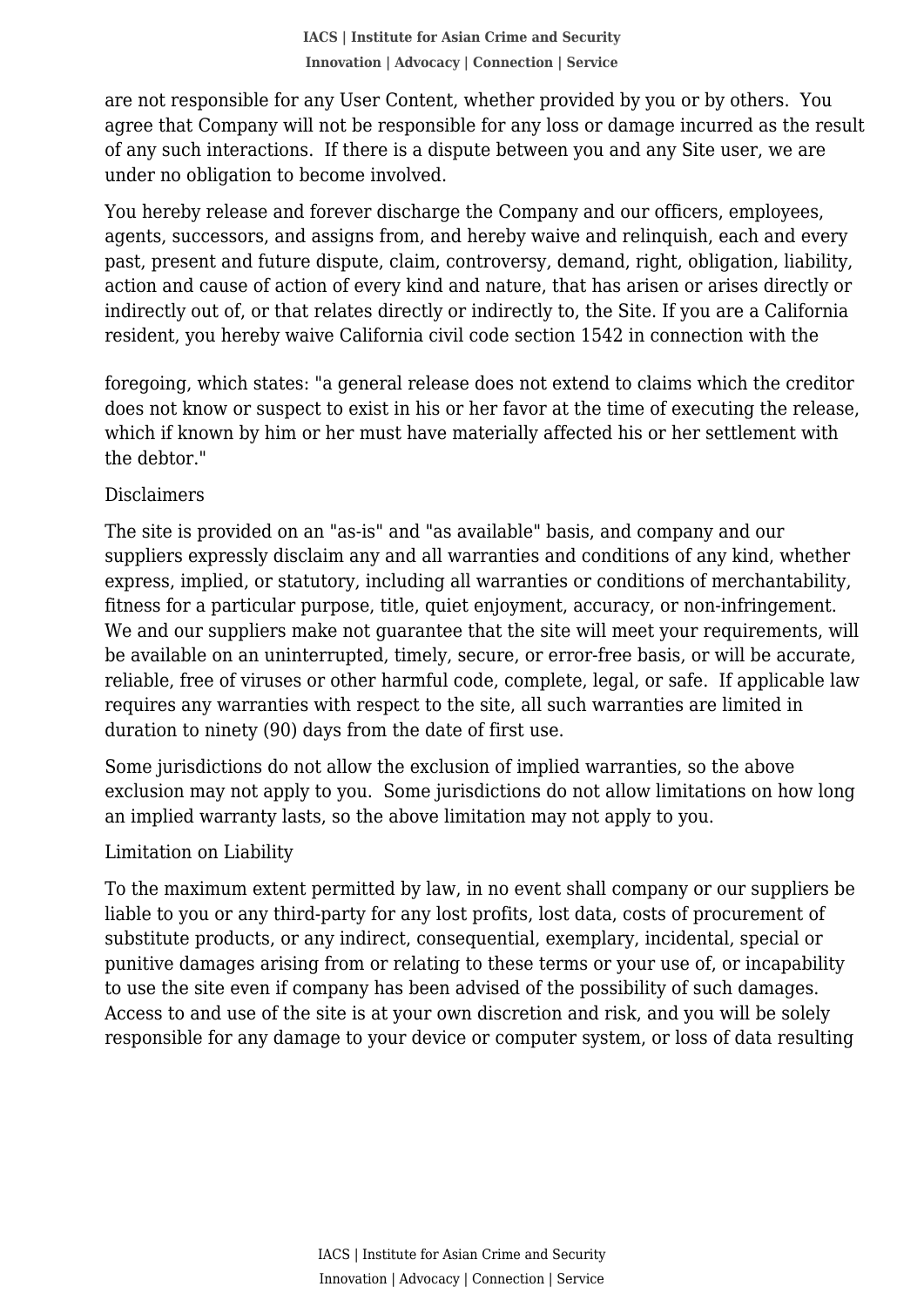therefrom.

 To the maximum extent permitted by law, notwithstanding anything to the contrary contained herein, our liability to you for any damages arising from or related to this agreement, will at all times be limited to a maximum of fifty U.S. dollars (u.s. \$50). The existence of more than one claim will not enlarge this limit. You agree that our suppliers will have no liability of any kind arising from or relating to this agreement.

Some jurisdictions do not allow the limitation or exclusion of liability for incidental or consequential damages, so the above limitation or exclusion may not apply to you.

**Term and Termination.** Subject to this Section, these Terms will remain in full force and effect while you use the Site. We may suspend or terminate your rights to use the Site at any time for any reason at our sole discretion, including for any use of the Site in violation of these Terms. Upon termination of your rights under these Terms, your Account and right to access and use the Site will terminate immediately. You understand that any termination of your Account may involve deletion of your User Content associated with your Account from our live databases. Company will not have any liability whatsoever to you for any termination of your rights under these Terms. Even after your rights under these Terms are terminated, the following provisions of these Terms will remain in effect: Sections 2 through 2.5, Section 3 and Sections 4 through 10.

# Copyright Policy.

Company respects the intellectual property of others and asks that users of our Site do the same. In connection with our Site, we have adopted and implemented a policy respecting copyright law that provides for the removal of any infringing materials and for the termination of users of our online Site who are repeated infringers of intellectual property rights, including copyrights. If you believe that one of our users is, through the use of our Site, unlawfully infringing the copyright(s) in a work, and wish to have the allegedly infringing material removed, the following information in the form of a written notification (pursuant to 17 U.S.C. § 512(c)) must be provided to our designated Copyright Agent:

- your physical or electronic signature;
- $\circ$  identification of the copyrighted work(s) that you claim to have been infringed;
- identification of the material on our services that you claim is infringing and that you request us to remove;
- sufficient information to permit us to locate such material;
- your address, telephone number, and e-mail address;
- a statement that you have a good faith belief that use of the objectionable material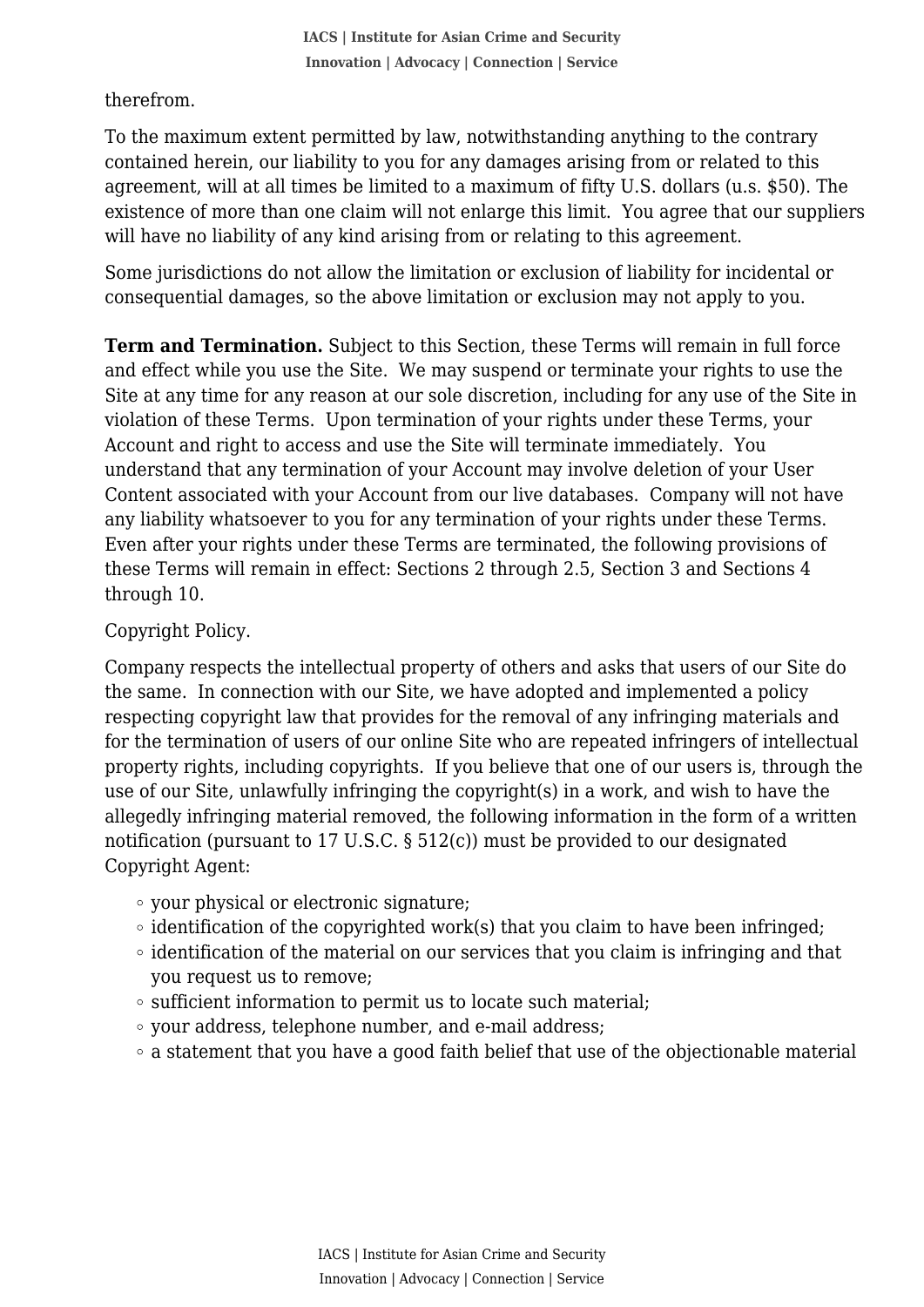is not authorized by the copyright owner, its agent, or under the law; and

 a statement that the information in the notification is accurate, and under penalty of perjury, that you are either the owner of the copyright that has allegedly been infringed or that you are authorized to act on behalf of the copyright owner.

Please note that, pursuant to 17 U.S.C. § 512(f), any misrepresentation of material fact in a written notification automatically subjects the complaining party to liability for any damages, costs and attorney's fees incurred by us in connection with the written notification and allegation of copyright infringement.

#### General

These Terms are subject to occasional revision, and if we make any substantial changes, we may notify you by sending you an e-mail to the last e-mail address you provided to us and/or by prominently posting notice of the changes on our Site. You are responsible for providing us with your most current e-mail address. In the event that the last e-mail address that you have provided us is not valid our dispatch of the e-mail containing such notice will nonetheless constitute effective notice of the changes described in the notice. Any changes to these Terms will be effective upon the earliest of thirty (30) calendar days following our dispatch of an e-mail notice to you or thirty (30) calendar days following our posting of notice of the changes on our Site. These changes will be effective immediately for new users of our Site. Continued use of our Site following notice of such changes shall indicate your acknowledgement of such changes and agreement to be bound by the terms and conditions of such changes. Dispute Resolution. Please read this Arbitration Agreement carefully. It is part of your contract with Company and affects your rights. It contains procedures for MANDATORY BINDING ARBITRATION AND A CLASS ACTION WAIVER.

**Applicability of Arbitration Agreement.** All claims and disputes in connection with the Terms or the use of any product or service provided by the Company that cannot be resolved informally or in small claims court shall be resolved by binding arbitration on an individual basis under the terms of this Arbitration Agreement. Unless otherwise agreed to, all arbitration proceedings shall be held in English. This Arbitration Agreement applies to you and the Company, and to any subsidiaries, affiliates, agents, employees, predecessors in interest, successors, and assigns, as well as all authorized or unauthorized users or beneficiaries of services or goods provided under the Terms.

**Notice Requirement and Informal Dispute Resolution.** Before either party may seek arbitration, the party must first send to the other party a written Notice of Dispute describing the nature and basis of the claim or dispute, and the requested relief. A Notice to the Company should be sent to: 4201 Wisconsin. After the Notice is received,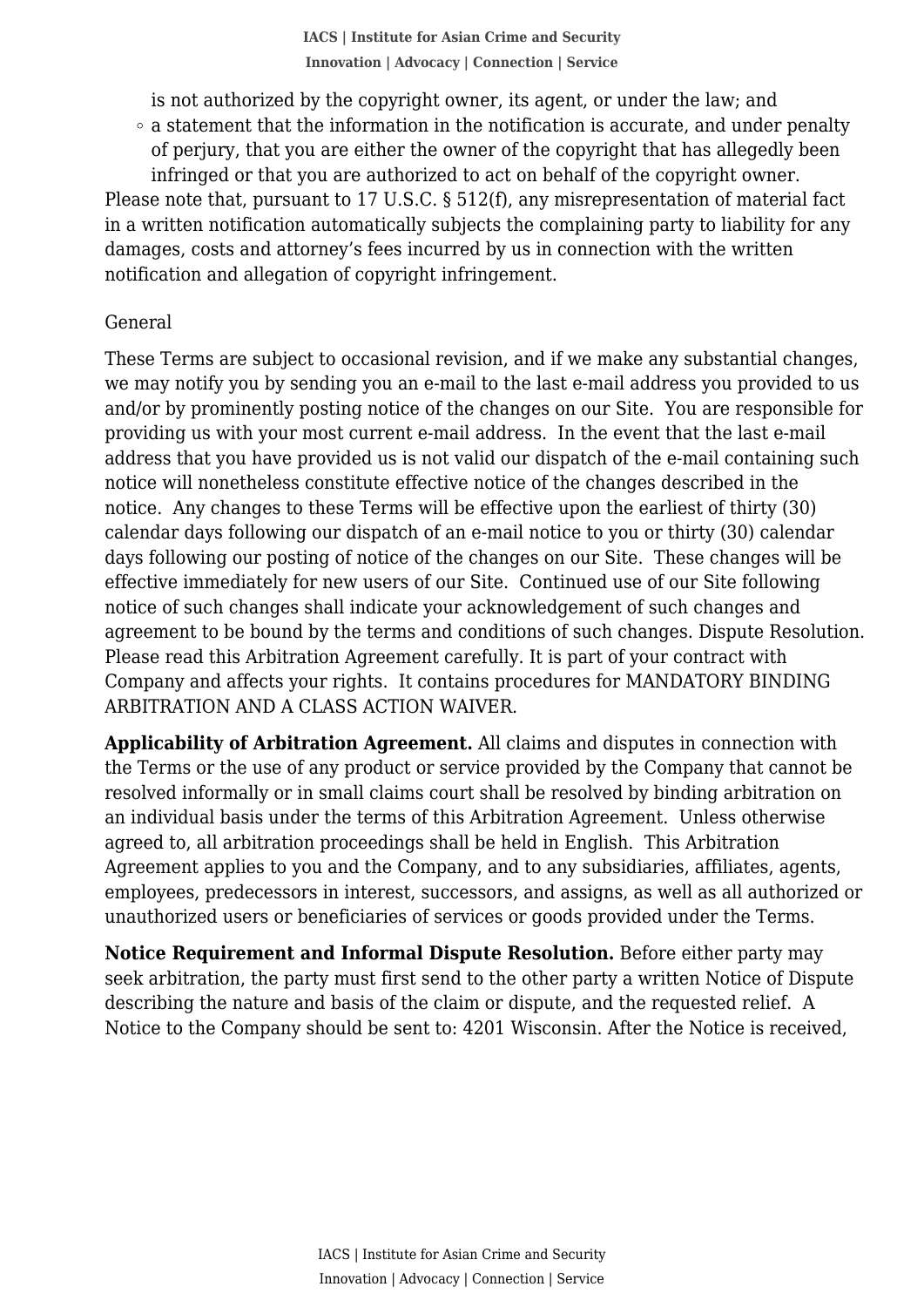the Company do not resolve the claim or dispute within thirty (30) days after the Notice you and the Company may attempt to resolve the claim or dispute informally. If you and is received, either party may begin an arbitration proceeding. The amount of any settlement offer made by any party may not be disclosed to the arbitrator until after the arbitrator has determined the amount of the award to which either party is entitled.

**Arbitration Rules.** Arbitration shall be initiated through the American Arbitration Association, an established alternative dispute resolution provider that offers arbitration as

set forth in this section. If AAA is not available to arbitrate, the parties shall agree to select an alternative ADR Provider. The rules of the ADR Provider shall govern all aspects of the arbitration except to the extent such rules are in conflict with the Terms. The AAA Consumer Arbitration Rules governing the arbitration are available online at adr.org or by calling the AAA at 1-800-778-7879. The arbitration shall be conducted by a single, neutral arbitrator. Any claims or disputes where the total amount of the award sought is less than Ten Thousand U.S. Dollars (US \$10,000.00) may be resolved through binding non-appearance-based arbitration, at the option of the party seeking relief. For claims or disputes where the total amount of the award sought is Ten Thousand U.S. Dollars (US \$10,000.00) or more, the right to a hearing will be determined by the Arbitration Rules. Any hearing will be held in a location within 100 miles of your residence, unless you reside outside of the United States, and unless the parties agree otherwise. If you reside outside of the U.S., the arbitrator shall give the parties reasonable notice of the date, time and place of any oral hearings. Any judgment on the award rendered by the arbitrator may be entered in any court of competent jurisdiction. If the arbitrator grants you an award that is greater than the last settlement offer that the Company made to you prior to the initiation of arbitration, the Company will pay you the greater of the award or \$2,500.00. Each party shall bear its own costs and disbursements arising out of the arbitration and shall pay an equal share of the fees and costs of the ADR Provider.

**Additional Rules for Non-Appearance Based Arbitration.** If non-appearance based arbitration is elected, the arbitration shall be conducted by telephone, online and/or based solely on written submissions; the specific manner shall be chosen by the party initiating the arbitration. The arbitration shall not involve any personal appearance by the parties or witnesses unless otherwise agreed by the parties.

**Time Limits.** If you or the Company pursues arbitration, the arbitration action must be initiated and/or demanded within the statute of limitations and within any deadline imposed under the AAA Rules for the pertinent claim.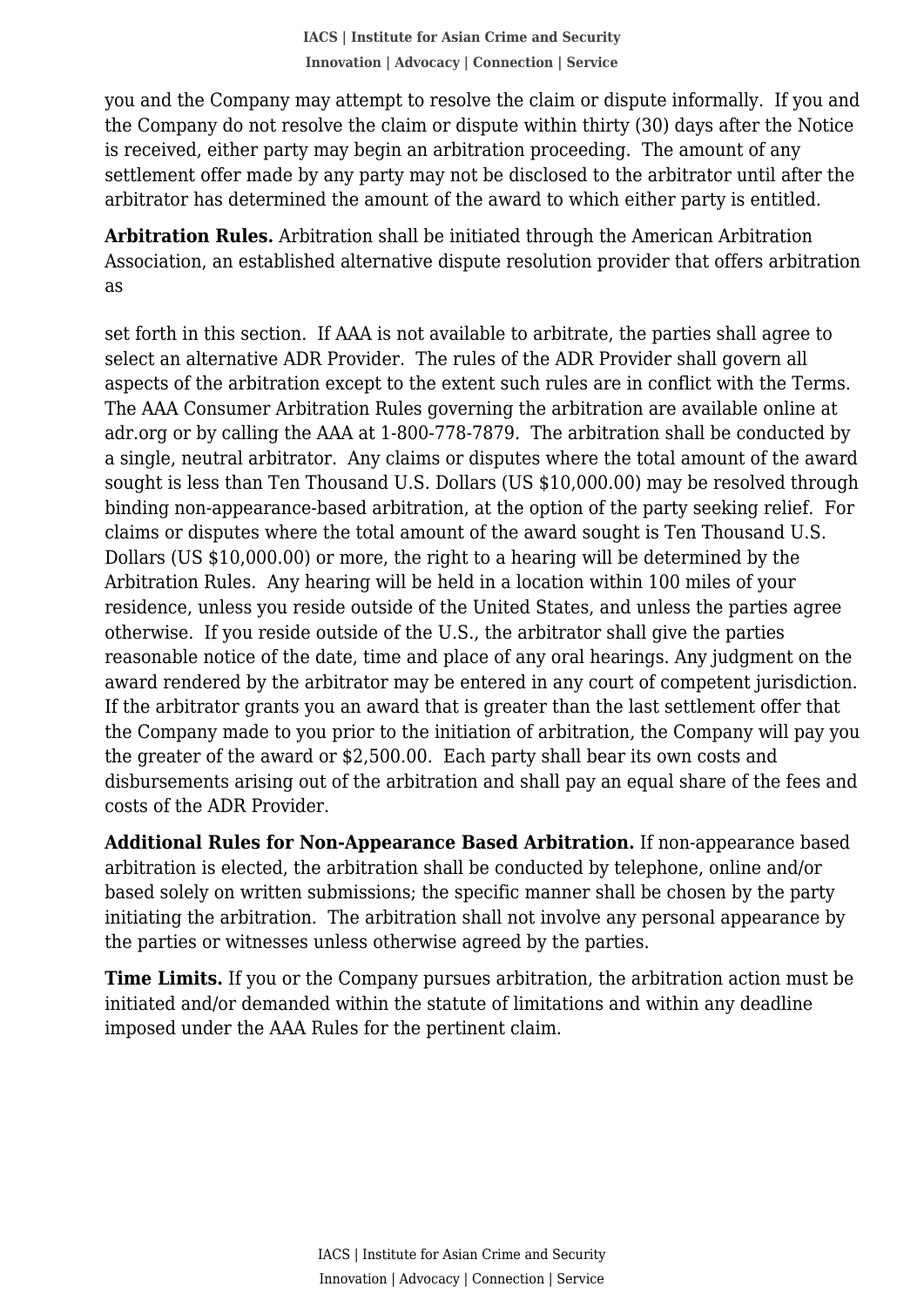and liabilities of you and the Company, and the dispute will not be consolidated with any **Authority of Arbitrator.** If arbitration is initiated, the arbitrator will decide the rights other matters or joined with any other cases or parties. The arbitrator shall have the authority to grant motions dispositive of all or part of any claim. The arbitrator shall have the authority to award monetary damages, and to grant any non-monetary remedy or relief available to an individual under applicable law, the AAA Rules, and the Terms. The arbitrator shall issue a written award and statement of decision describing the essential findings and conclusions on which the award is based. The arbitrator has the same

authority to award relief on an individual basis that a judge in a court of law would have. The award of the arbitrator is final and binding upon you and the Company.

**Waiver of Jury Trial.** THE PARTIES HEREBY WAIVE THEIR CONSTITUTIONAL AND STATUTORY RIGHTS TO GO TO COURT AND HAVE A TRIAL IN FRONT OF A JUDGE OR A JURY, instead electing that all claims and disputes shall be resolved by arbitration under this Arbitration Agreement. Arbitration procedures are typically more limited, more efficient and less expensive than rules applicable in a court and are subject to very limited review by a court. In the event any litigation should arise between you and the Company in any state or federal court in a suit to vacate or enforce an arbitration award or otherwise, YOU AND THE COMPANY WAIVE ALL RIGHTS TO A JURY TRIAL, instead electing that the dispute be resolved by a judge.

**Waiver of Class or Consolidated Actions.** All claims and disputes within the scope of this arbitration agreement must be arbitrated or litigated on an individual basis and not on a class basis, and claims of more than one customer or user cannot be arbitrated or litigated jointly or consolidated with those of any other customer or user.

**Confidentiality.** All aspects of the arbitration proceeding shall be strictly confidential. The parties agree to maintain confidentiality unless otherwise required by law. This paragraph shall not prevent a party from submitting to a court of law any information necessary to enforce this Agreement, to enforce an arbitration award, or to seek injunctive or equitable relief.

**Severability.** If any part or parts of this Arbitration Agreement are found under the law to be invalid or unenforceable by a court of competent jurisdiction, then such specific part or parts shall be of no force and effect and shall be severed and the remainder of the Agreement shall continue in full force and effect.

**Right to Waive.** Any or all of the rights and limitations set forth in this Arbitration Agreement may be waived by the party against whom the claim is asserted. Such waiver shall not waive or affect any other portion of this Arbitration Agreement.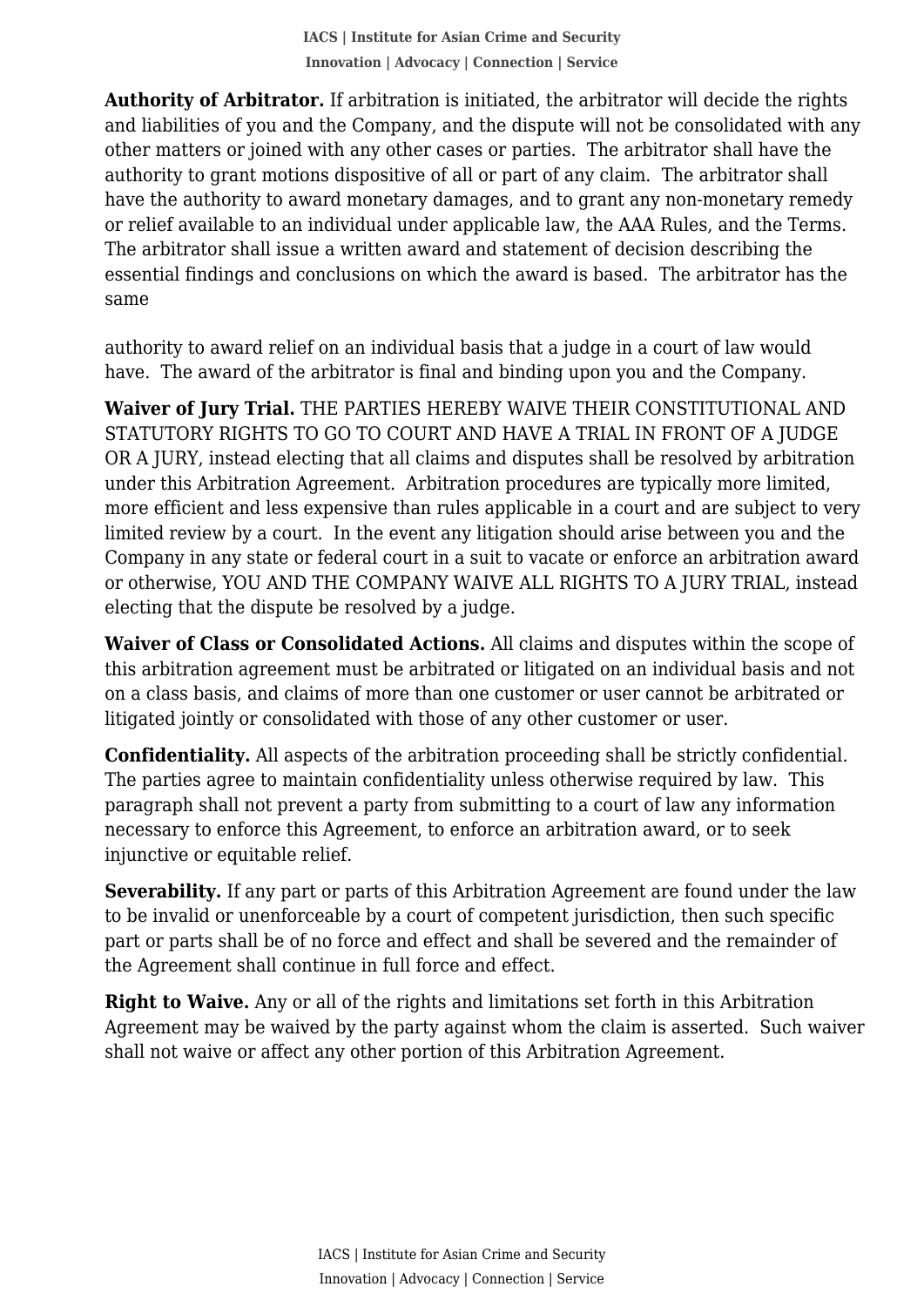**Survival of Agreement.** This Arbitration Agreement will survive the termination of your relationship with Company.

**Small Claims Court.** Nonetheless the foregoing, either you or the Company may bring an individual action in small claims court.

**Emergency Equitable Relief.** Anyhow the foregoing, either party may seek emergency equitable relief before a state or federal court in order to maintain the status quo pending arbitration. A request for interim measures shall not be deemed a waiver of any other rights or obligations under this Arbitration Agreement.

**Claims Not Subject to Arbitration.** Notwithstanding the foregoing, claims of defamation, violation of the Computer Fraud and Abuse Act, and infringement or misappropriation of the other party's patent, copyright, trademark or trade secrets shall not be subject to this Arbitration Agreement.

In any circumstances where the foregoing Arbitration Agreement permits the parties to litigate in court, the parties hereby agree to submit to the personal jurisdiction of the courts located within Netherlands County, California, for such purposes.

The Site may be subject to U.S. export control laws and may be subject to export or import regulations in other countries. You agree not to export, re-export, or transfer, directly or indirectly, any U.S. technical data acquired from Company, or any products utilizing such data, in violation of the United States export laws or regulations.

Company is located at the address in Section 10.8. If you are a California resident, you may report complaints to the Complaint Assistance Unit of the Division of Consumer Product of the California Department of Consumer Affairs by contacting them in writing at 400 R Street, Sacramento, CA 95814, or by telephone at (800) 952-5210.

**Electronic Communications.** The communications between you and Company use electronic means, whether you use the Site or send us emails, or whether Company posts notices on the Site or communicates with you via email. For contractual purposes, you (a) consent to receive communications from Company in an electronic form; and (b) agree that all terms and conditions, agreements, notices, disclosures, and other communications that Company provides to you electronically satisfy any legal obligation that such communications would satisfy if it were be in a hard copy writing.

**Entire Terms.** These Terms constitute the entire agreement between you and us regarding the use of the Site. Our failure to exercise or enforce any right or provision of these Terms shall not operate as a waiver of such right or provision. The section titles in these Terms are for convenience only and have no legal or contractual effect. The word "including" means "including without limitation". If any provision of these Terms is held